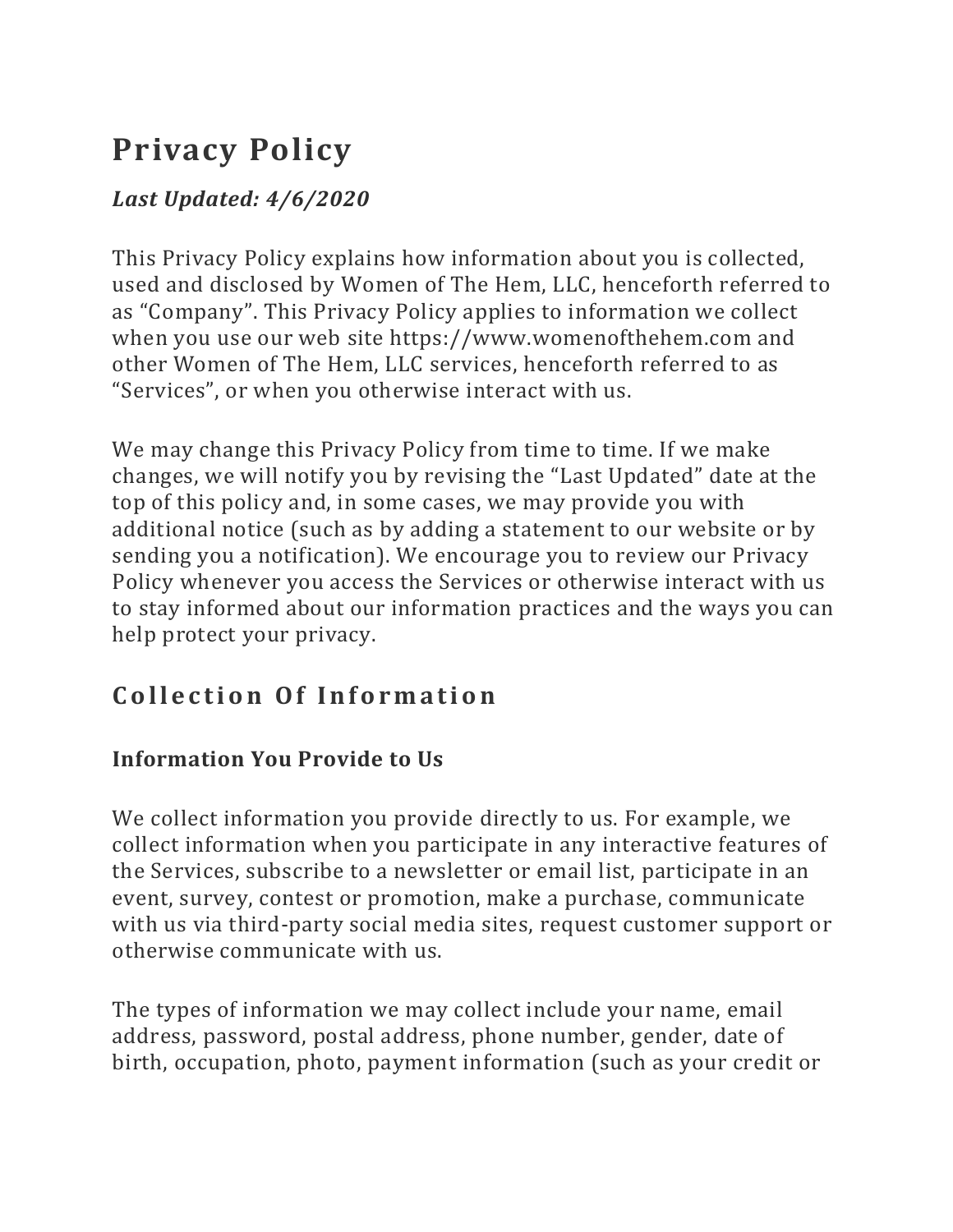debit card and billing address), preference or interest data, and any other information you choose to provide.

If you provide an email address to invite a friend to participate in the Services, we will collect that email address and use it to send your friend such an invitation.

#### **Information We Collect Automatically**

When you access or use our Services, we may automatically collect information about you, including:

*Log Information:* We collect log information about your use of the Services, including your Internet Protocol ("IP") address, web request, access times, pages viewed, web browser, links clicked and the page you visited before navigating to the Services.

*Mobile Device Information:* We collect information about the mobile device you use to access our Services, including the hardware model, operating system and version, unique device identifiers, mobile network information and information about your use of our mobile applications.

#### *Information Collected by Cookies and Other Tracking*

*Technologies:* We and our service providers use various technologies to collect information, including cookies and web beacons. Cookies are small data files stored on your hard drive or in device memory that help us improve our Services and your experience, see which areas and features of our Services are popular, and count visits. Web beacons are electronic images that may be used in our Services or emails and help deliver cookies, count visits, and understand usage and campaign effectiveness. For more information about cookies, and how to disable them, please see "Your Choices" and our "Cookie Policy" below.

*Comments:* When visitors leave comments on the site we collect the data shown in the comments form, and also the visitor's IP address and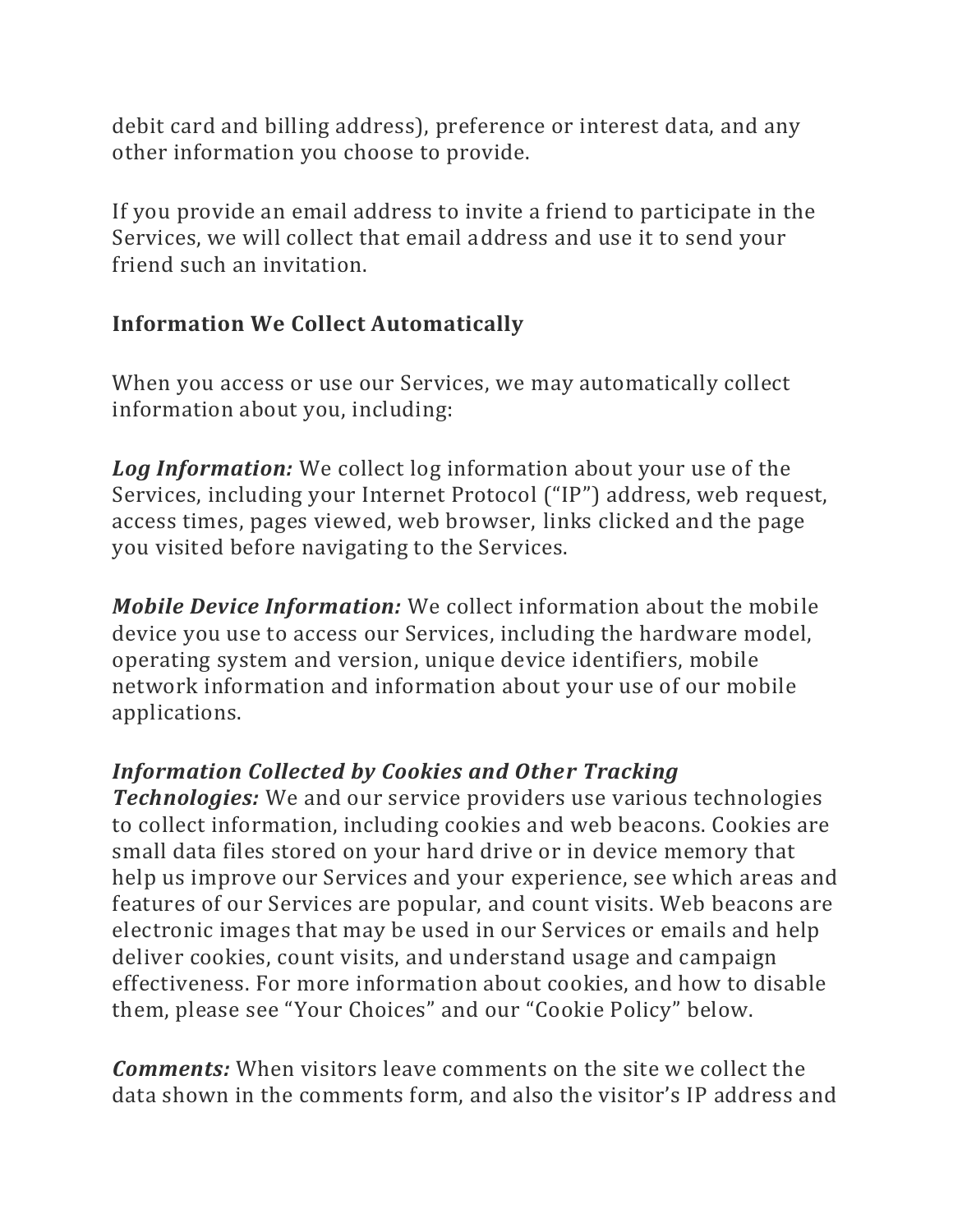browser user agent string to help spam detection. After approval of your comment, your profile picture is visible to the public in the context of your comment. If you leave a comment on our site you may opt-in to saving your name, email address and website in cookies. These are for your convenience so that you do not have to fill in your details again when you leave another comment. These cookies will last for one year.

### **Information We Collect From Other Sources**

We may also obtain information from other sources and combine that with information we collect through our Services. For example, if you create or log into your account through a third-party social media site, we will have access to certain information from that site, such as your name, account information and friends lists, in accordance with the authorization procedures determined by such social media site; we may also collect information about you when you post content to our pages/feeds on third-party social media sites.

# **Use Of Information**

We may use information about you for various purposes, including to:

- Provide, maintain, improve and promote our products and services;
- Provide and deliver the information, products and services you request, process transactions and send you related information, including confirmations and receipts;
- Send you technical notices, updates, security alerts, and support and administrative messages;
- Respond to your comments, questions and requests, and provide customer service;
- Communicate with you about products, services, surveys, offers, promotions, rewards and events offered by Company and others, and provide news and information we think will be of interest to you;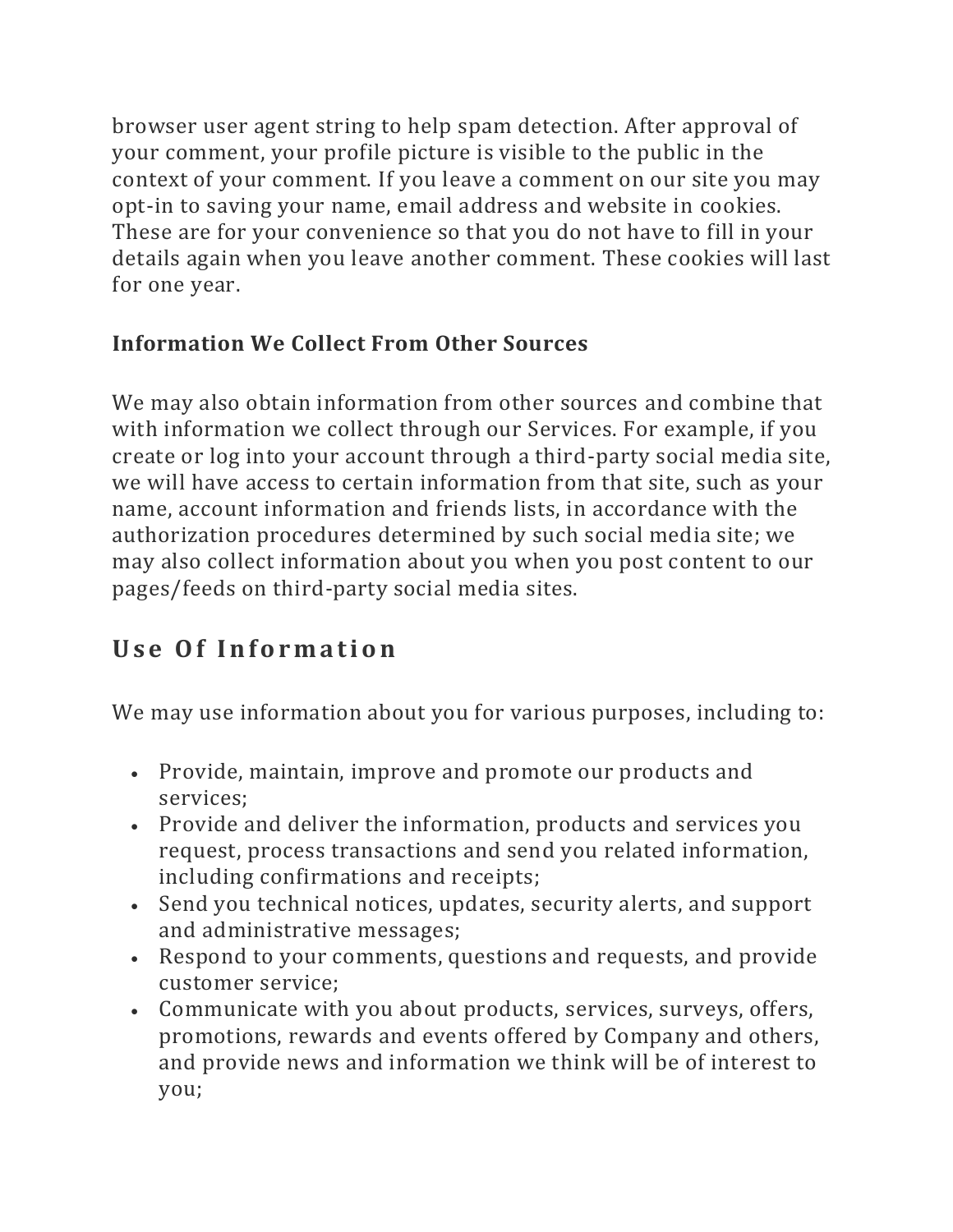- Monitor and analyze trends, usage and activities in connection with our Services;
- Personalize and improve the Services and provide advertisements, content or features that match user profiles or interests;
- Facilitate contests, sweepstakes and promotions, and process and deliver entries and rewards;
- Link or combine with information we get from others to help understand your needs and provide you with better service; and
- Carry out any other purpose for which the information was collected.

We are based in the United States and the information we collect is governed by U.S. law. By accessing or using the Services or otherwise providing information to us, you consent to the processing and transfer of information in and to the U.S. and other countries.

# **Sharing Of Information**

We may share information about you as follows or as otherwise described in this Privacy Policy:

- With vendors, consultants and other service providers who need access to such information to carry out work or perform services on our behalf;
- When you participate in the interactive areas of our Services, certain information you provide may be displayed to other users, such as your name, photo, comments and other information you choose to provide;
- In response to a request for information if we believe disclosure is in accordance with, or required by, any applicable law, regulation or legal process;
- If we believe your actions are inconsistent with our user agreements or policies, or to protect the rights, property and safety of Company or others;
- In connection with, or during negotiations of, any merger, sale of company assets, financing or acquisition of all or a portion of our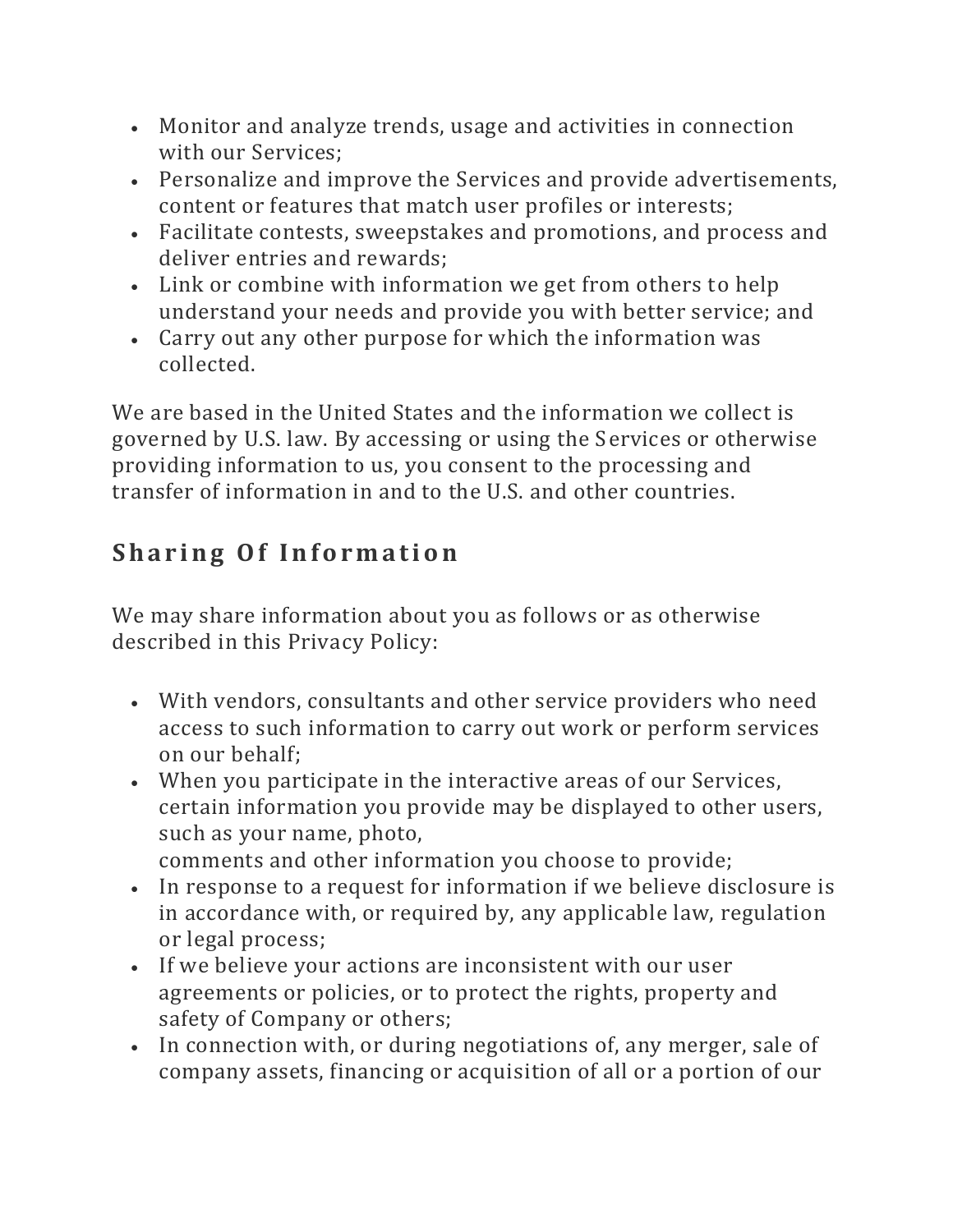business by another company; and

• With your consent or at your direction.

#### **Social Sharing Features**

The Services may offer social sharing features and other integrated tools (such as the Facebook "Like" button), which let you share actions you take on our Services with other media, and vice versa. Your use of such features enables the sharing of information with your friends or the public, depending on the settings you establish with the entity that provides the social sharing feature. For more information about the purpose and scope of data collection and processing in connection with social sharing features, please visit the privacy policies of the entities that provide these features.

### **Advertising and Analytics Services Provided by Others**

We may allow others to serve advertisements on our behalf across the Internet and to provide analytics services. These entities may use cookies, web beacons and other technologies to collect information about your use of the Services and other websites, including your IP address, web browser, pages viewed, time spent on pages, links clicked and conversion information. This information may be used by Company and others to, among other things, analyze and track data, determine the popularity of certain content, deliver advertising and content targeted to your interests on our Services and other websites and better understand your online activity. For more information about interest-based ads, or to opt out of having your web browsing information used for behavioral advertising purposes by companies that participate in the Digital Advertising Alliance, please visit [www.aboutads.info/choices.](https://www.aboutads.info/choices)

# **S e c u r i t y**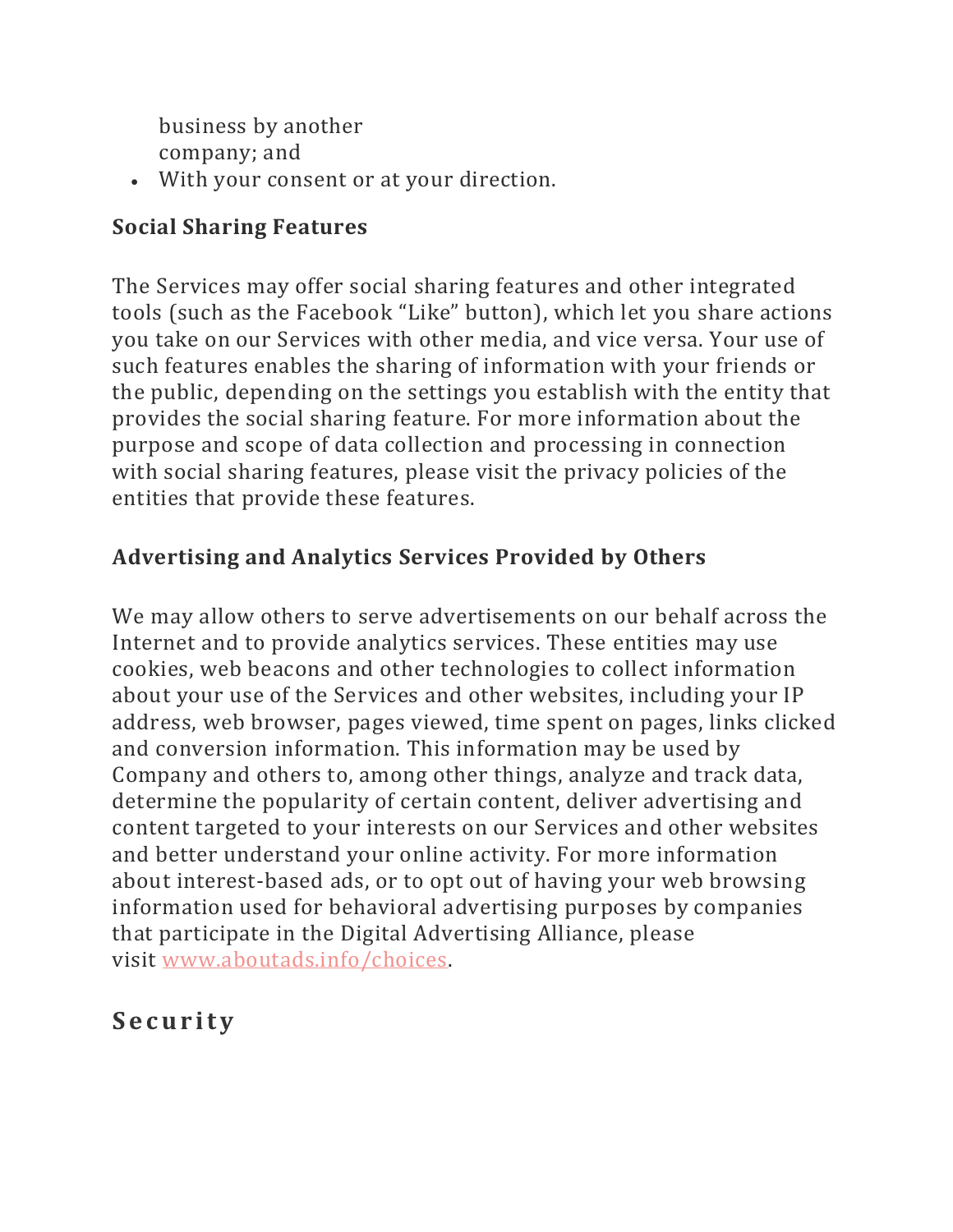Company takes reasonable measures to help protect information about you from loss, theft, misuse and unauthorized access, disclosure, alteration and destruction.

### **Data Retention**

Company retains your personal information only for as long as necessary to provide you with our Services and as described in my Privacy Policy. However, we may also be required to retain this information to comply with my legal and regulatory obligations, to resolve disputes, and to enforce our agreements. We generally keep your data for the following time periods: Analytic records are kept for 26 months. Customer purchase records are kept for ten years. Data for our mailing list is retained indefinitely. If you leave a comment, the comment and its metadata are retained indefinitely. This is so we can recognize and approve any follow-up comments automatically instead of holding them in a moderation queue.

# **Your Choices**

### **Account Information**

You may review, correct or modify information maintained in your online account at any time by logging into your account and updating your profile information. If you wish, you may delete your account at any time, but note that some information you provide through the Services may continue to be accessible (e.g., comments you submit through the Services) and that we may continue to store information about you as required by law or for legitimate business purposes. We may also retain cached or archived copies of information about you for a certain period of time.

### **Cookies**

Most web browsers are set to accept cookies by default. If you prefer, you can usually choose to set your browser to remove or reject browser cookies. Please note that if you choose to remove or reject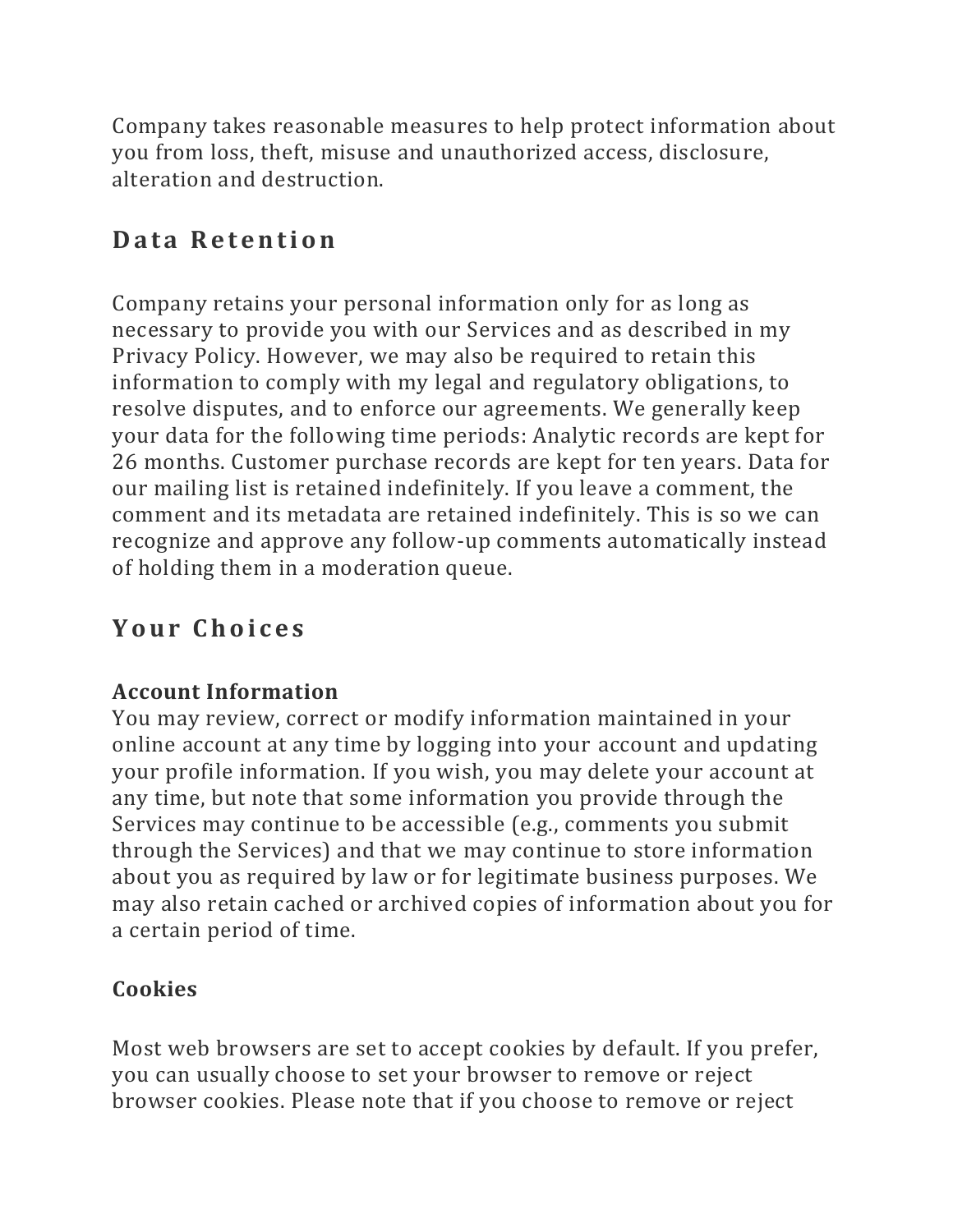cookies, this could affect the availability or functionality of our Services. See our "Cookie Policy" below for more information.

#### **Promotional Communications**

You may opt out of receiving promotional communications from us by unsubscribing. If you opt out, we may still send you non-promotional communications, such as those about your account or our ongoing business relations.

### Contact Us

If you have any questions about this Privacy Policy, please contact us.

### **C o o k i e P o l i c y**

We use cookies on our site (www.womenofthehem.com) ("our site") for a number of purposes. They help us to provide you with a good experience when you browse our web site, and also allow us to improve our site. By continuing to browse the site, you are agreeing to our use of cookies.

A cookie is a small file of letters and numbers that we store on your browser or the hard drive of your computer if you agree. Cookies contain information that is transferred to your computer's hard drive.

We use the following cookies:

**Strictly necessary cookies.** These are cookies that are required for the operation of our web site. They include, for example, cookies that enable you to log into secure areas of our website, use a shopping cart or make use of the e-billing services.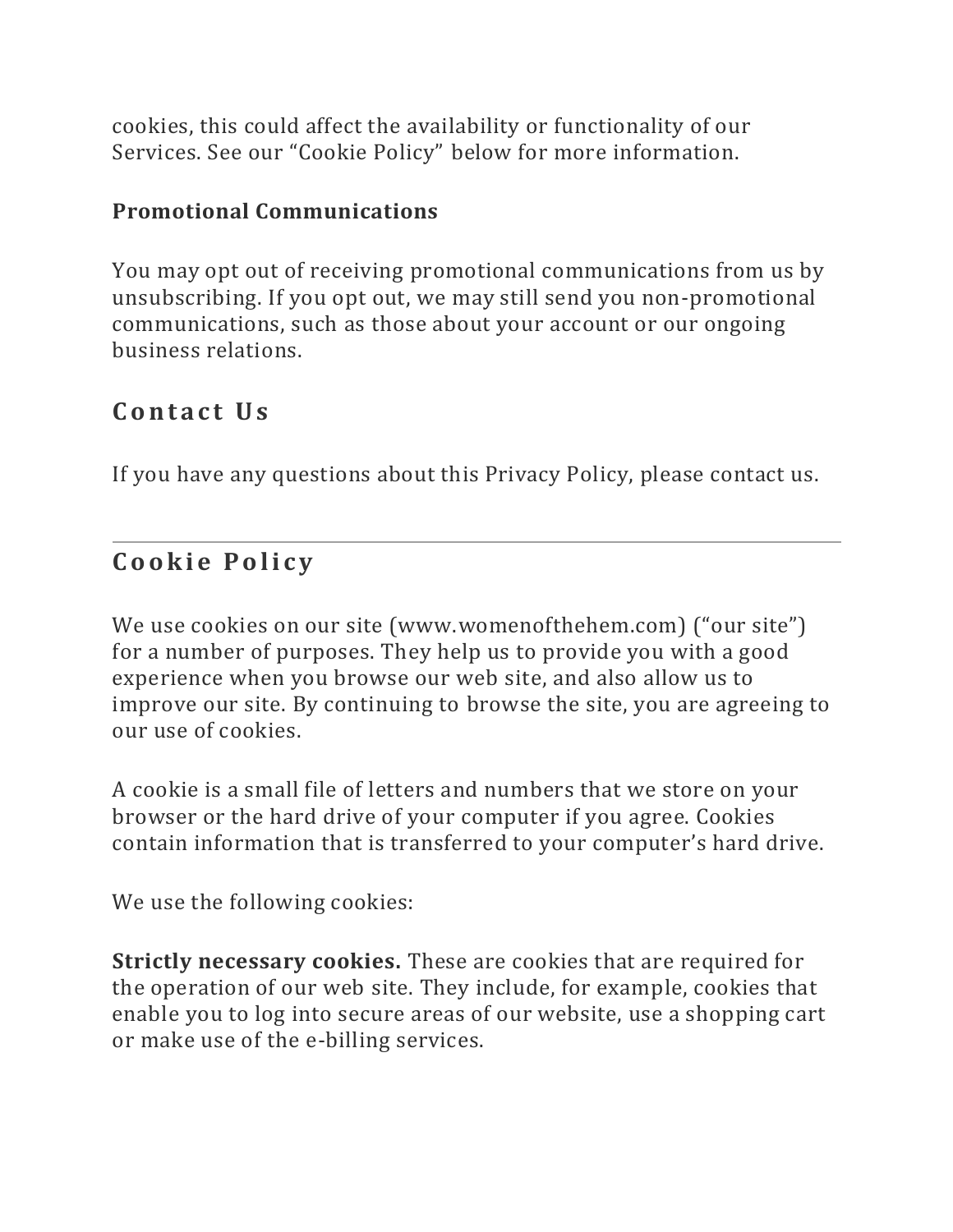**Analytical/performance cookies.** They allow us to recognize and count the number of visitors and to see how visitors move around our website when they are using it. This helps us to improve the way our website works, for example, by ensuring that users find what they are looking for easily.

**Functionality cookies.** These are used to recognize you when you return to our website. This enables us to personalize our content for you, greet you by name and remember your preferences (for example, your choice of language or region).

**Targeting cookies.** These cookies record your visit to our website, the pages you have visited and the links you have followed. We will use this information to make our website and the advertising displayed on it more relevant to your interests. We may also share this information with third parties for this purpose.

You can find more information about the individual cookies we use and the purposes for which we use them below.

# **Third-Party Cookies**

Our websites will set several types of third-party cookies, and we do not control the operation of any of them. The third-party cookies which may be set include:

**Google Analytics** – we use Google Analytics to collect data about web site usage. This data does not include personally identifiable information. You can view the Google Privacy Policy here: <https://policies.google.com/privacy?hl=en-US>

**Wix –** we use Wix to college data about web site usage. You can view Wix's privacy police here: <https://www.wix.com/about/privacy>